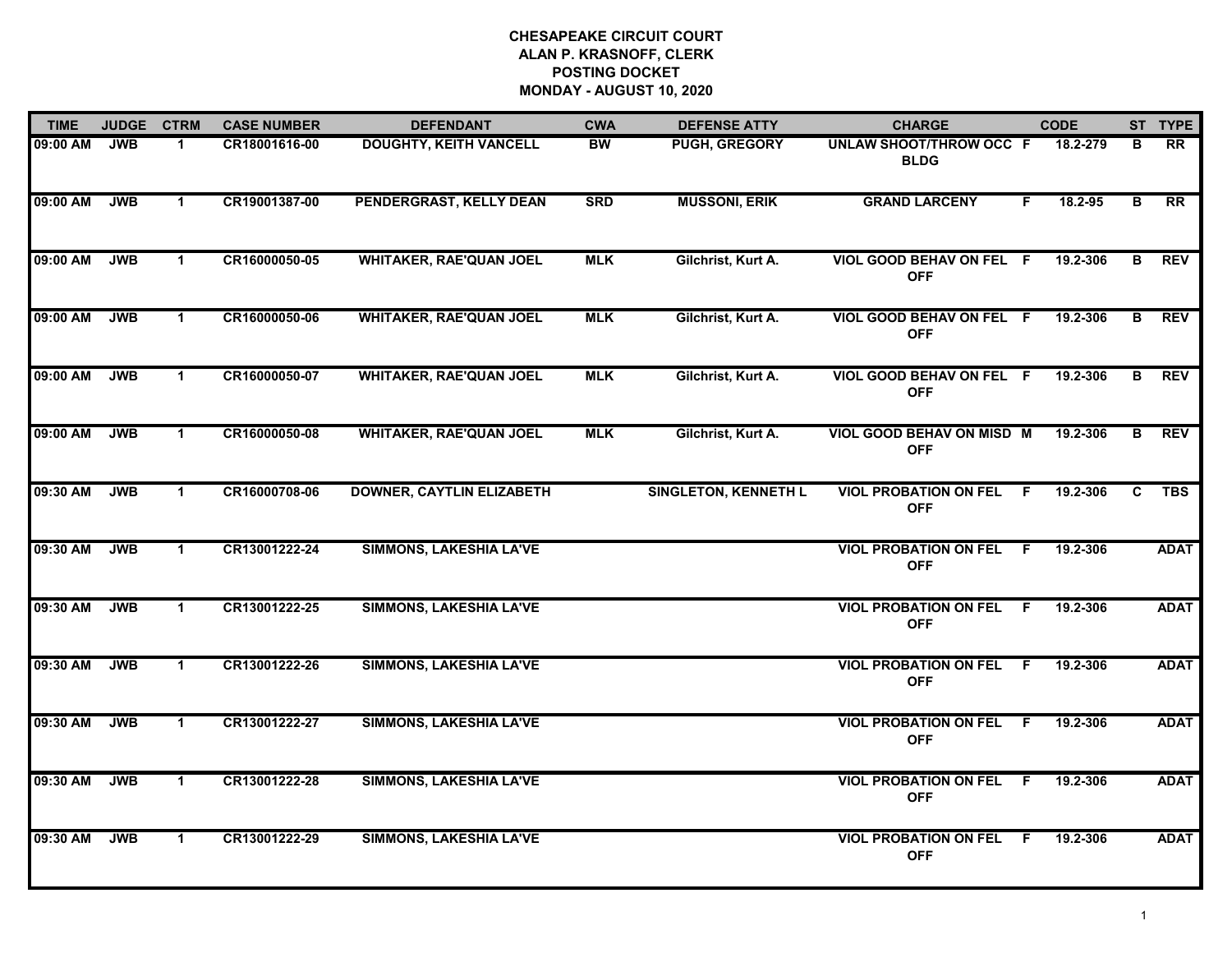| <b>TIME</b> | <b>JUDGE</b> | <b>CTRM</b>    | <b>CASE NUMBER</b> | <b>DEFENDANT</b>                | <b>CWA</b> | <b>DEFENSE ATTY</b>    | <b>CHARGE</b>                                   |     | <b>CODE</b> |                | ST TYPE       |
|-------------|--------------|----------------|--------------------|---------------------------------|------------|------------------------|-------------------------------------------------|-----|-------------|----------------|---------------|
| 09:30 AM    | <b>JWB</b>   | -1             | CR13001222-30      | <b>SIMMONS, LAKESHIA LA'VE</b>  |            |                        | <b>VIOL PROBATION ON FEL</b><br><b>OFF</b>      | - F | 19.2-306    |                | <b>ADAT</b>   |
| 09:30 AM    | <b>JWB</b>   | $\mathbf{1}$   | CR13001222-31      | <b>SIMMONS, LAKESHIA LA'VE</b>  |            |                        | <b>VIOL PROBATION ON FEL F</b><br><b>OFF</b>    |     | 19.2-306    |                | <b>ADAT</b>   |
| 09:30 AM    | <b>JWB</b>   | $\mathbf{1}$   | CR13001222-32      | SIMMONS, LAKESHIA LA'VE         |            |                        | <b>VIOL PROBATION ON FEL F</b><br><b>OFF</b>    |     | 19.2-306    |                | <b>ADAT</b>   |
| 09:30 AM    | <b>JWB</b>   | $\overline{1}$ | CR13001222-33      | SIMMONS, LAKESHIA LA'VE         |            |                        | <b>VIOL PROBATION ON FEL</b><br><b>OFF</b>      | - F | 19.2-306    |                | <b>ADAT</b>   |
| 09:30 AM    | <b>JWB</b>   | $\mathbf{1}$   | CR13001222-34      | <b>SIMMONS, LAKESHIA LA'VE</b>  |            |                        | <b>VIOL PROBATION ON FEL</b><br><b>OFF</b>      | -F. | 19.2-306    |                | <b>ADAT</b>   |
| 09:30 AM    | <b>JWB</b>   | $\mathbf 1$    | CR13001222-35      | <b>SIMMONS, LAKESHIA LA'VE</b>  |            |                        | <b>VIOL PROBATION ON FEL F</b><br><b>OFF</b>    |     | 19.2-306    |                | <b>ADAT</b>   |
| 09:30 AM    | <b>JWB</b>   | $\mathbf{1}$   | CR13001222-36      | <b>SIMMONS, LAKESHIA LA'VE</b>  |            |                        | <b>VIOL PROBATION ON FEL</b><br><b>OFF</b>      | F.  | 19.2-306    |                | <b>ADAT</b>   |
| 09:30 AM    | <b>JWB</b>   | $\mathbf{1}$   | CR13001222-37      | <b>SIMMONS, LAKESHIA LA'VE</b>  |            |                        | FTA (ADAT)                                      | М   | 18.2-456    |                | <b>ADAT</b>   |
| 09:30 AM    | <b>JWB</b>   | $\mathbf{1}$   | CR14001049-01      | <b>SIMMONS, LAKESHIA LA'VE</b>  |            |                        | <b>VIOL PROBATION ON FEL</b><br><b>OFF</b>      | F.  | 19.2-306    |                | <b>ADAT</b>   |
| 10:15 AM    | <b>JWB</b>   | $\mathbf 1$    | CR19001676-00      | <b>MORRISON, FRANK ERIC</b>     | <b>MLK</b> | Byrum, Robert G.       | FAIL TO APPEAR-WITNESS M 18.2-456(6)            |     |             |                | <b>B</b> TRYL |
| 11:00 AM    | <b>JWB</b>   | $\mathbf 1$    | CR18000575-01      | <b>PEARSON, MICHELLE NICOLE</b> | <b>SRD</b> | <b>MORRIS, DIALLOK</b> | <b>VIOL PROBATION (POSS</b><br>METH)            | F.  | 19.2-306    | C.             | <b>REV</b>    |
| 11:00 AM    | <b>JWB</b>   | $\mathbf{1}$   | CR18001379-01      | <b>PEARSON, MICHELLE NICOLE</b> | <b>SRD</b> | <b>MORRIS, DIALLOK</b> | <b>VIOL PROBATION (POSS</b><br><b>AMPHETAM)</b> | F.  | 19.2-306    | $\overline{c}$ | REV           |
| 11:30 AM    | <b>JWB</b>   | $\mathbf{1}$   | CR16001185-01      | <b>BOOKMAN, RYAN DEANDRE</b>    | <b>SRD</b> | <b>MORRIS, DIALLOK</b> | <b>VIOL PROBATION ON FEL F</b><br><b>OFF</b>    |     | 19.2-306    | C.             | <b>REV</b>    |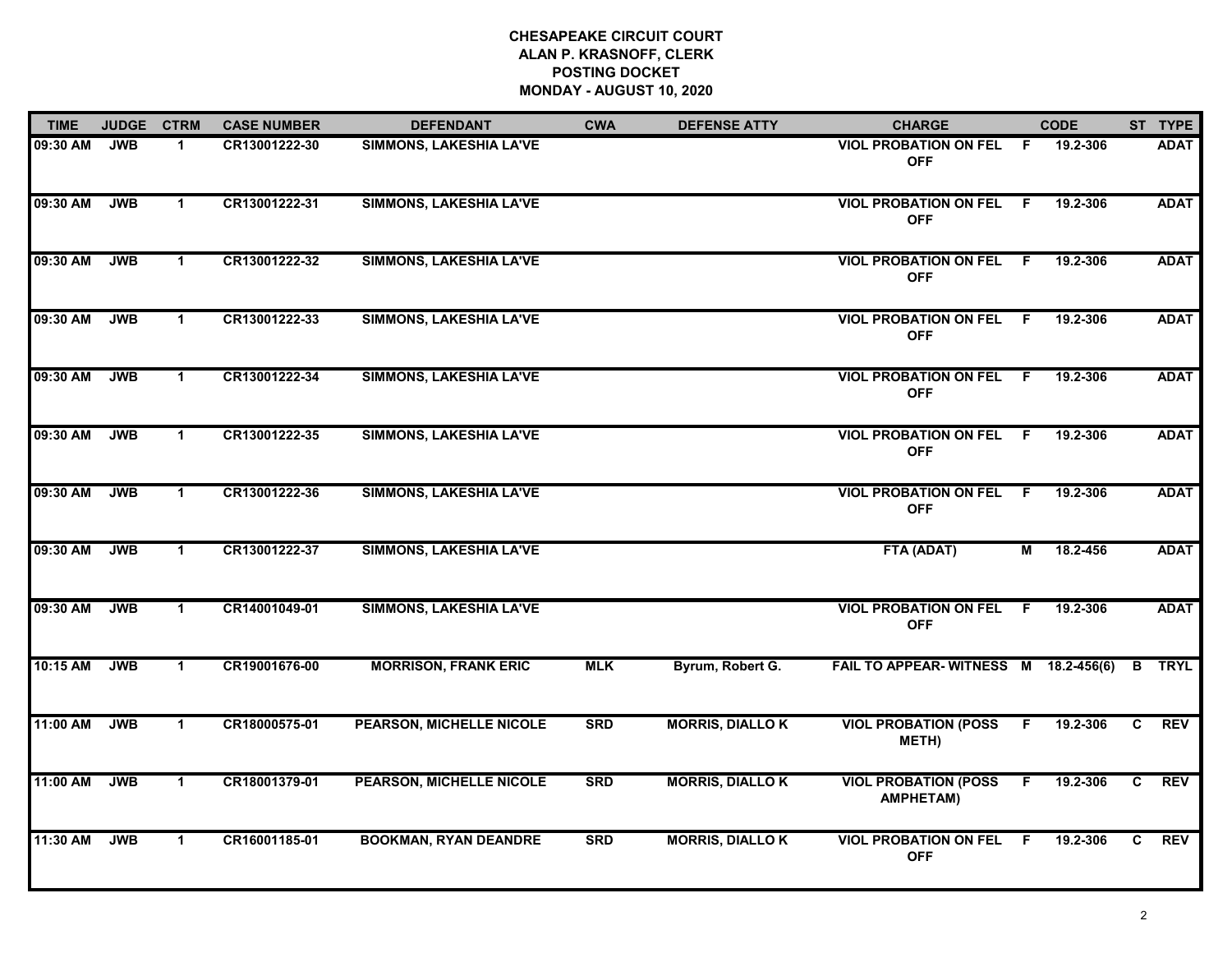| <b>TIME</b> | <b>JUDGE</b> | <b>CTRM</b>    | <b>CASE NUMBER</b> | <b>DEFENDANT</b>                 | <b>CWA</b> | <b>DEFENSE ATTY</b>                          | <b>CHARGE</b>                                                  |              | <b>CODE</b> |    | ST TYPE     |
|-------------|--------------|----------------|--------------------|----------------------------------|------------|----------------------------------------------|----------------------------------------------------------------|--------------|-------------|----|-------------|
| 12:15 PM    | <b>JWB</b>   | $\mathbf{1}$   | CR12003136-07      | <b>FREEMAN, ANTHONY MAURICE</b>  | <b>BW</b>  | <b>MORRIS, DIALLO K</b>                      | <b>VIOL PROBATION ON FEL</b><br><b>OFF</b>                     | F.           | 19.2-306    | В  | <b>REV</b>  |
| 12:15 PM    | <b>JWB</b>   | $\mathbf{1}$   | CR12003136-08      | <b>FREEMAN, ANTHONY MAURICE</b>  | <b>BW</b>  | <b>MORRIS, DIALLOK</b>                       | <b>VIOL PROBATION ON FEL</b><br><b>OFF</b>                     | F.           | 19.2-306    | B  | <b>REV</b>  |
| 12:15 PM    | <b>JWB</b>   | $\mathbf 1$    | CR12003136-09      | <b>FREEMAN, ANTHONY MAURICE</b>  | <b>BW</b>  | <b>MORRIS, DIALLOK</b>                       | <b>VIOL PROBATION ON FEL</b><br><b>OFF</b>                     | F.           | 19.2-306    | B  | <b>REV</b>  |
| 12:45 PM    | <b>JWB</b>   | $\mathbf{1}$   | CR20001047-00      | <b>KUZMINSKI, MICHAEL ROBERT</b> | <b>BEC</b> | <b>MORRIS, DIALLOK</b>                       | ELUDE/DISREGARD POLICE- F 46.2-817(B)<br><b>FELONY</b>         |              |             | C  | <b>MENT</b> |
| 12:45 PM    | <b>JWB</b>   | $\mathbf{1}$   | CR20001047-01      | <b>KUZMINSKI, MICHAEL ROBERT</b> | <b>BEC</b> | Morris, Diallo K.                            | ABUSE CHILD, DISREGARD F 18.2-371.1<br><b>LIFE</b>             |              |             | C  | MENT        |
| 02:00 PM    | <b>JWB</b>   | $\mathbf 1$    | CR20000436-00      | <b>ATKINS, JIMMIE RODGER</b>     | <b>AEP</b> | <b>BARLOW, JASON A</b>                       | FLSE STMT ON CRIM HIST F 18.2-308.2:2 B PLEA<br><b>CONSENT</b> |              |             |    |             |
| 09:00 AM    | JCH          | $\overline{2}$ | CR20001077-00      | <b>BRADSHAW, BARRETT KEITH</b>   | <b>DAM</b> | Black, Hugh E.; III                          | <b>BOND APPEAL</b>                                             | $\mathbf{o}$ | 19.2-124    |    | C BOND      |
| 09:45 AM    | <b>JCH</b>   | $2^{\circ}$    | CR02A00356-02      | <b>BAXTER, LONNIE</b>            | <b>MAP</b> | <b>ARRINGTON, DEBRACA</b><br><b>CHAVONNE</b> | <b>VIOL PROBATION ON FEL</b><br><b>OFF</b>                     | F            | 19.2-306    | C. | <b>REV</b>  |
| 10:30 AM    | <b>JCH</b>   | $\overline{2}$ | CR17001987-05      | <b>MOORE, RICKEY JOE</b>         | <b>DAW</b> | <b>ARRINGTON, DEBRACA</b><br><b>CHAVONNE</b> | <b>VIOL PROBATION ON FEL</b><br><b>OFF</b>                     | F.           | 19.2-306    | C. | <b>REV</b>  |
| 10:30 AM    | <b>JCH</b>   | $\overline{2}$ | CR20000938-00      | <b>MOORE, RICKEY JOE; II</b>     | <b>DAW</b> | <b>CROOK, HEATHER BUYRN</b>                  | <b>GRAND LARCENY &gt;=\$500</b>                                | F.           | 18.2-95     |    | C PLEA      |
| 10:30 AM    | <b>JCH</b>   | $\mathbf{2}$   | CR20000938-01      | <b>MOORE, RICKEY JOE; II</b>     | <b>DAW</b> | <b>CROOK, HEATHER BUYRN</b>                  | <b>DESTRUCT PROP W/INTENT M</b><br><\$1000                     |              | 18.2-137    |    | C PLEA      |
| 10:30 AM    | <b>JCH</b>   | $\overline{2}$ | CR20000938-02      | <b>MOORE, RICKEY JOE; II</b>     | <b>DAW</b> | <b>CROOK, HEATHER BUYRN</b>                  | <b>DESTRUCT PROP W/INTENT M</b><br>$<$ \$1000                  |              | 18.2-137    | C. | <b>PLEA</b> |
| 10:30 AM    | <b>JCH</b>   | $\overline{2}$ | CR20000938-03      | <b>MOORE, RICKEY JOE; II</b>     | <b>DAW</b> | <b>CROOK, HEATHER BUYRN</b>                  | <b>ASSAULT ON LAW</b><br><b>ENFORCEMENT</b>                    | F.           | 18.2-57     |    | C PLEA      |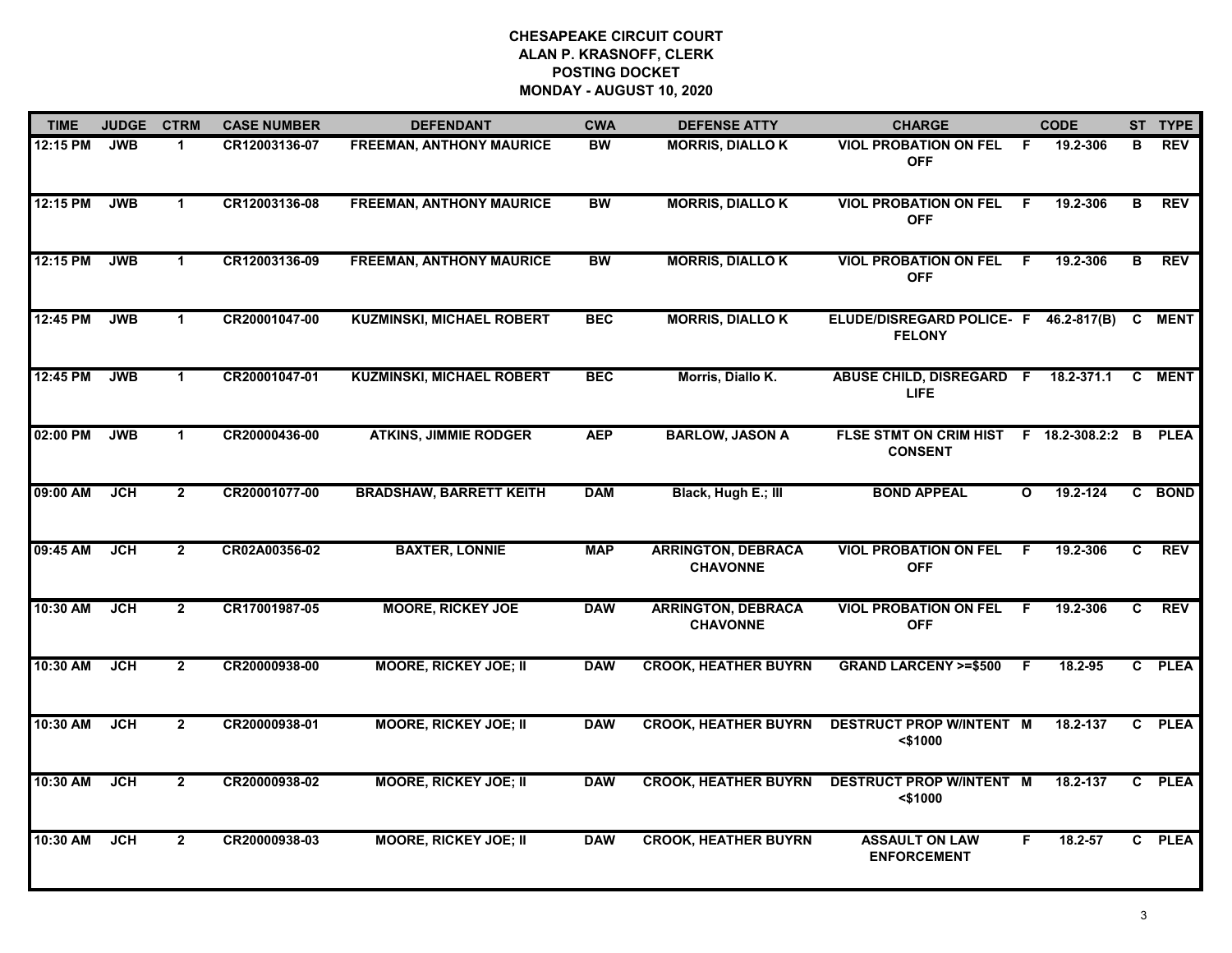| <b>TIME</b> | <b>JUDGE</b> | <b>CTRM</b>             | <b>CASE NUMBER</b> | <b>DEFENDANT</b>              | <b>CWA</b> | <b>DEFENSE ATTY</b>         | <b>CHARGE</b>                                  |     | <b>CODE</b>  |              | ST TYPE       |
|-------------|--------------|-------------------------|--------------------|-------------------------------|------------|-----------------------------|------------------------------------------------|-----|--------------|--------------|---------------|
| 10:30 AM    | <b>JCH</b>   | $\overline{2}$          | CR20000938-04      | <b>MOORE, RICKEY JOE; II</b>  | <b>DAW</b> | <b>CROOK, HEATHER BUYRN</b> | HIT & RUN; UNATTENDED                          |     | M C.46.2-896 |              | C PLEA        |
| 11:00 AM    | <b>JCH</b>   | $\mathbf{2}$            | CR19001633-00      | <b>HINTON, LAMONT DESHAWN</b> | <b>AHM</b> | <b>HOGAN, DANIEL</b>        | <b>OBTAIN PRESCRIP BY</b><br><b>FRAUD/ETC.</b> | F.  | 18.2-258.1   |              | <b>B</b> TRYL |
| 11:00 AM    | <b>JCH</b>   | $2^{\circ}$             | CR19001633-01      | <b>HINTON, LAMONT DESHAWN</b> | <b>AHM</b> | <b>HOGAN, DANIEL</b>        | ID THEFT: ID TO DEFRAUD<br>$= $200$            | M   | 18.2-186.3   |              | <b>B</b> TRYL |
| 09:00 AM    | ST           | 4                       | CR99003104-01      | <b>DAWSON, TIMOTHY</b>        | <b>MAP</b> | <b>SHIREY, JENIFER G.</b>   | <b>VIOL PROBATION ON FEL</b><br><b>OFF</b>     | F.  | 19.2-306     | C.           | <b>REV</b>    |
| 09:00 AM    | SJT          | 4                       | CR99003106-01      | <b>DAWSON, TIMOTHY</b>        | <b>MAP</b> | <b>SHIREY, JENIFER G.</b>   | <b>VIOL PROBATION ON FEL</b><br><b>OFF</b>     | F.  | 19.2-306     | C            | <b>REV</b>    |
| 09:00 AM    | SJT          | $\overline{\mathbf{4}}$ | CR99003107-01      | <b>DAWSON, TIMOTHY</b>        | <b>MAP</b> | <b>SHIREY, JENIFER G.</b>   | <b>VIOL PROBATION ON FEL</b><br><b>OFF</b>     | - F | 19.2-306     | C.           | <b>REV</b>    |
| 09:00 AM    | ST           | 4                       | CR99003110-01      | <b>DAWSON, TIMOTHY</b>        | <b>MAP</b> | <b>SHIREY, JENIFER G.</b>   | <b>VIOL PROBATION ON FEL</b><br><b>OFF</b>     | F.  | 19.2-306     | C            | <b>REV</b>    |
| 09:00 AM    | SJT          | $\overline{\mathbf{4}}$ | CR99003111-01      | <b>DAWSON, TIMOTHY</b>        | <b>MAP</b> | <b>SHIREY, JENIFER G.</b>   | <b>VIOL PROBATION ON FEL</b><br><b>OFF</b>     | F   | 19.2-306     | C            | <b>REV</b>    |
| 09:00 AM    | <b>SJT</b>   | 4                       | CR99003112-01      | <b>DAWSON, TIMOTHY</b>        | <b>MAP</b> | <b>SHIREY, JENIFER G.</b>   | <b>VIOL PROBATION ON FEL</b><br><b>OFF</b>     | .F  | 19.2-306     | C.           | <b>REV</b>    |
| 09:00 AM    | SJT          | 4                       | CR99003113-01      | <b>DAWSON, TIMOTHY</b>        | <b>MAP</b> | SHIREY, JENIFER G.          | <b>VIOL PROBATION ON FEL</b><br><b>OFF</b>     | F   | 19.2-306     | C            | <b>REV</b>    |
| 09:00 AM    | SJT          | 4                       | CR99003114-01      | <b>DAWSON, TIMOTHY</b>        | <b>MAP</b> | <b>SHIREY, JENIFER G.</b>   | <b>VIOL PROBATION ON FEL</b><br><b>OFF</b>     | F.  | 19.2-306     | C            | <b>REV</b>    |
| 09:45 AM    | SJT          | 4                       | CR18000844-04      | <b>NUCKLES, CHARLOTTE ANN</b> | <b>MLK</b> | <b>CRAWFORD, TIFFANY T</b>  | <b>VIOL PROBATION ON FEL</b><br><b>OFF</b>     | F.  | 19.2-306     | $\mathbf{c}$ | <b>MOT</b>    |
| 09:45 AM    | ST           | $\overline{\mathbf{4}}$ | CR18000844-05      | <b>NUCKLES, CHARLOTTE ANN</b> | <b>MLK</b> | <b>CRAWFORD, TIFFANY T</b>  | <b>VIOL PROBATION ON FEL</b><br><b>OFF</b>     | F.  | 19.2-306     | C.           | <b>MOT</b>    |